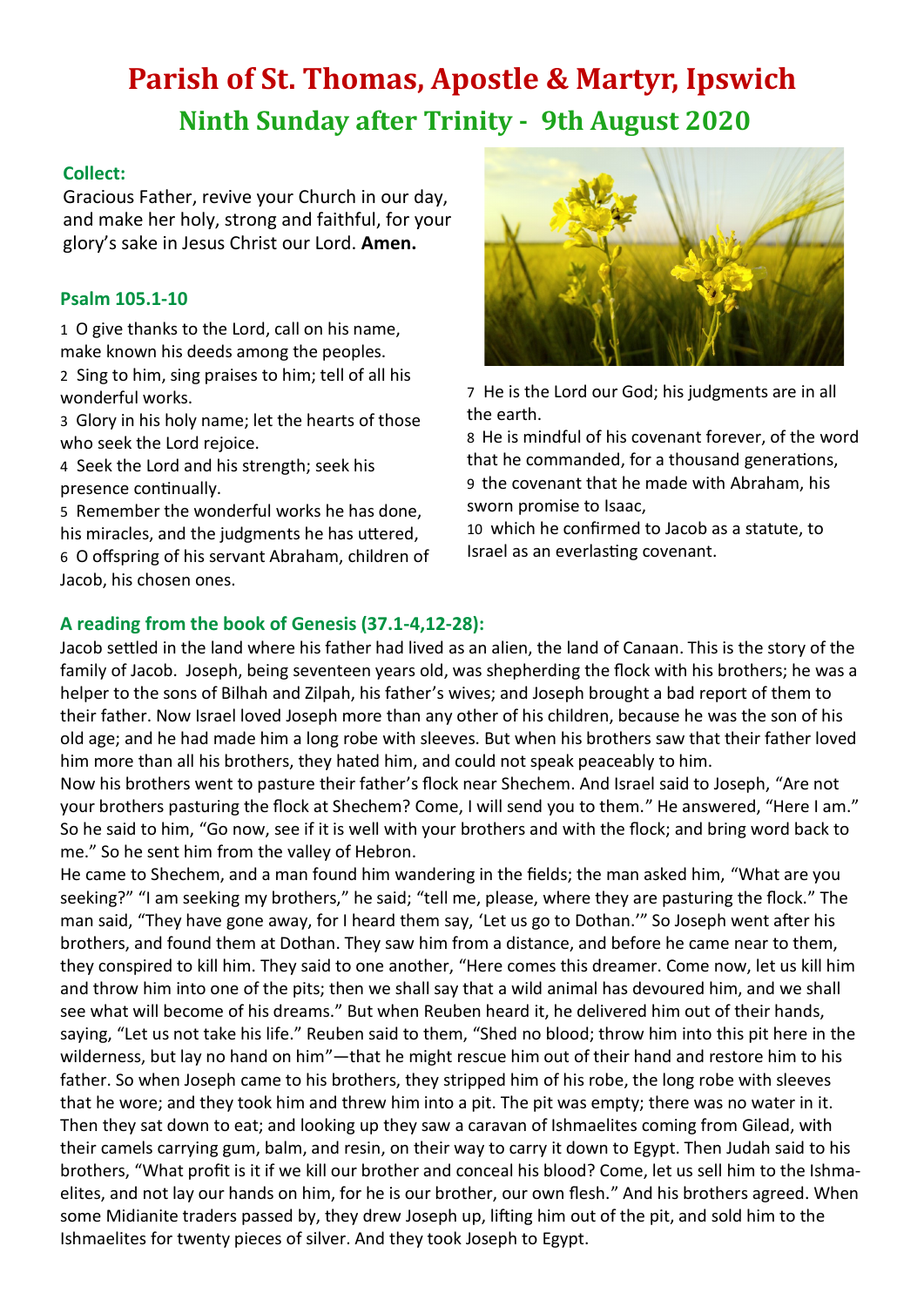# **Hear the gospel of our Lord Jesus Christ according to Matthew (14.22-33)**

Immediately he made the disciples get into the boat and go on ahead to the other side, while he dismissed the crowds. And after he had dismissed the crowds, he went up the mountain by himself to pray. When evening came, he was there alone, but by this time the boat, battered by the waves, was far from the land, for the wind was against them. And early in the morning he came walking toward them on the sea. But when the disciples saw him walking on the sea, they were terrified, saying, "It is a ghost!" And they cried out in fear. But immediately Jesus spoke to them and said, "Take heart, it is I; do not be afraid."

Peter answered him, "Lord, if it is you, command me to come to you on the water." He said, "Come." So Peter got out of the boat, started walking on the water, and came toward Jesus. But when he noticed the strong wind, he became frightened, and beginning to sink, he cried out, "Lord, save me!" Jesus immediately reached out his hand and caught him, saying to him, "You of little faith, why did you doubt?" When they got into the boat, the wind ceased. And those in the boat worshiped him, saying, "Truly you are the Son of God." **This is the gospel of the Lord.** *Praise to you, o Christ.*

### **Reflection:**

While the story of Jesus walking on water appears in three of the four gospels, Peter also stepping out on to the waves only occurs here in Matthew's gospel. This may be because the gospels have different emphases - for example while Luke writes to tell Gentiles about Jesus, Matthew writes to persuade Jews that Jesus was the promised messiah. So in the gospel of Matthew we see lots of links with the Old Testament, and lots of pointers that prove that Jesus was who he said. In this story with Peter, not only is Jesus showing a power over wind and waves that only God had (for example, at Creation, or the Flood story), but there is an element of testing, of asking for a sign and being given one. Peter demands proof, and for once, Jesus responds with a miracle.

Now, there are several different ways of thinking you could go with this passage. I've heard sermons saying, that we should be brave and bold like Peter; ones that said 'silly Peter, he should have just kept his eyes on Jesus and he would have been fine', and ones that suggest Peter's mistake was to step out of the boat in the first place. In the small bible study group which has been running over the last few months, we have been focussing on Peter, and he is an intriguing and relatable character as he is so full of mistakes and eagerness, so impetuous and headlong into everything. In the bigger picture, this story is basically a "classic Peter" snapshot. But actually, Peter isn't even the main character in this passage. The headline act is, of course, Jesus himself (which I think we sometimes forget in our excitement about a human walking on water!).

Something to notice here about Jesus is that he has really made the effort to have some private time to pray. The language is quite forceful - Jesus 'made' the disciples get into the boat, and I imagine his dismissing the crowds was in a rather firm manner! If we look quickly at the context of this whole chapter, Jesus has just heard the news that his cousin, John the Baptist, has been beheaded. As soon as Jesus hears this he tries to withdraw to be alone, but the crowds follow and find him, leading to the feeding of the five thousand. Straight after this miracle (Matthew uses the word 'immediately' at the start of today's passage), Jesus again pursues his time alone with God. His response to bad news, to fear, to grief, to exhaustion, is to seek and create space to pray.

It is only then, after a few crucial hours of rest and reconnecting with God, that Jesus comes to rescue his hapless disciples who are battling the elements. It is at this point, after prioritising prayer and refocussing on his mission, that Jesus responds to Peter's demand for proof with the invitation, 'Come'. For the disciples, and for us today, we are called to model Jesus. We are supposed to do our best to be a group of people who echo Jesus' words and actions. So as we take our cues from Jesus in this passage, we will probably never walk on water, but we can certainly pray. We can be determined in our creating of that space to be with God. Prayer is what orientates us, sustains and refills us. Then it is on the bedrock of prayer that we can go out into the world and have the boldness to tell our friends and neighbours, to invite them, 'Come'. *and neighbours, to invite them, 'Come'*.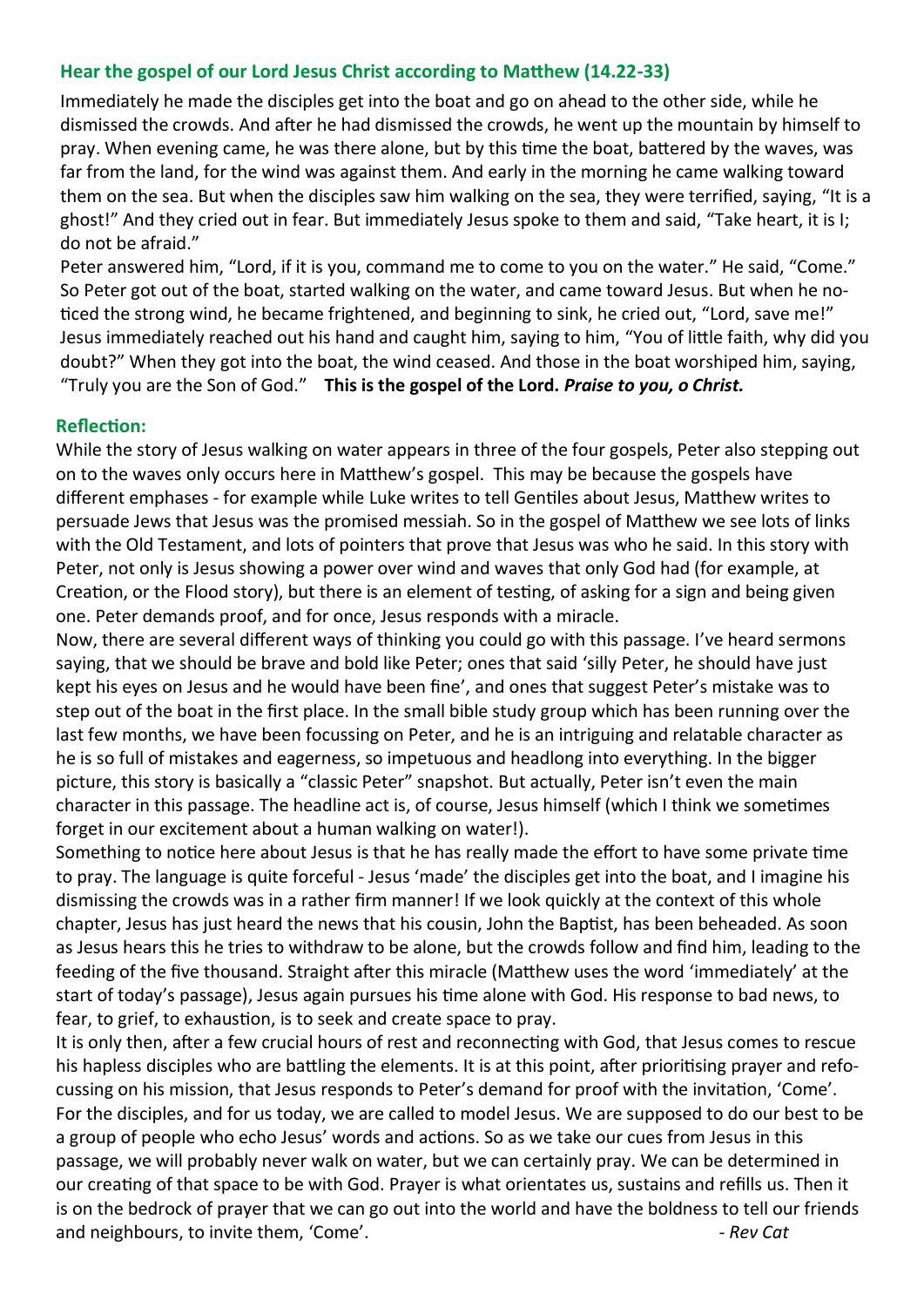*We are the body of Christ. In the one Spirit we were all baptized into one body. Let us then pursue all that makes for peace and builds up our common life.*  **Alleluia! The peace of the Lord be always with you.**

# **Here are the words of two hymns you may like to sing or pray this week:**

My life flows on in endless song; Above earth's lamentation, I hear the sweet, though far-off hymn That hails a new creation

Through all the tumult and the strife, I hear that music ringing It finds an echo in my soul How can I keep from singing?

What though my joys and comforts die? I know my Saviour liveth What though the darkness gather round? Songs in the night he giveth

No storm can shake my inmost calm While to that refuge clinging Since Christ is Lord of heaven and earth How can I keep from singing?

I lift my eyes, the cloud grows thin I see the blue above it And day by day this pathway smooths, Since first I learned to love it,

The peace of Christ makes fresh my heart A fountain ever springing For all things are mine since I am his How can I keep from singing?

No storm can shake my inmost calm While to that refuge clinging Since Christ is Lord of heaven and earth How can I keep from singing?

Father, Lord of all creation, ground of being, life and love; Height and depth beyond description, only life in you can prove: You are mortal life's dependence: thought, speech, sight are ours by grace; Yours is every hour's existence, sovereign Lord of time and space.

Jesus Christ, the man for others we, your people, make our prayer help us love, as sisters, brothers all whose burdens we can share where your name binds us together you, Lord Christ, will surely be where no selfishness can sever there you love the world may see.

Holy Spirit, rushing, bringing wind and flame of Pentecost fire our hearts afresh with yearning to regain what we have lost may your love unite our action nevermore to speak alone God, in us, abolish faction God, through us, your love make known.

*Call this number* ↓ *for free*, to listen to hymns being sung, prayers, or reflections. Give it a go, it's a lovely way to worship from home!



A free phone line of hymns, reflections and prayers